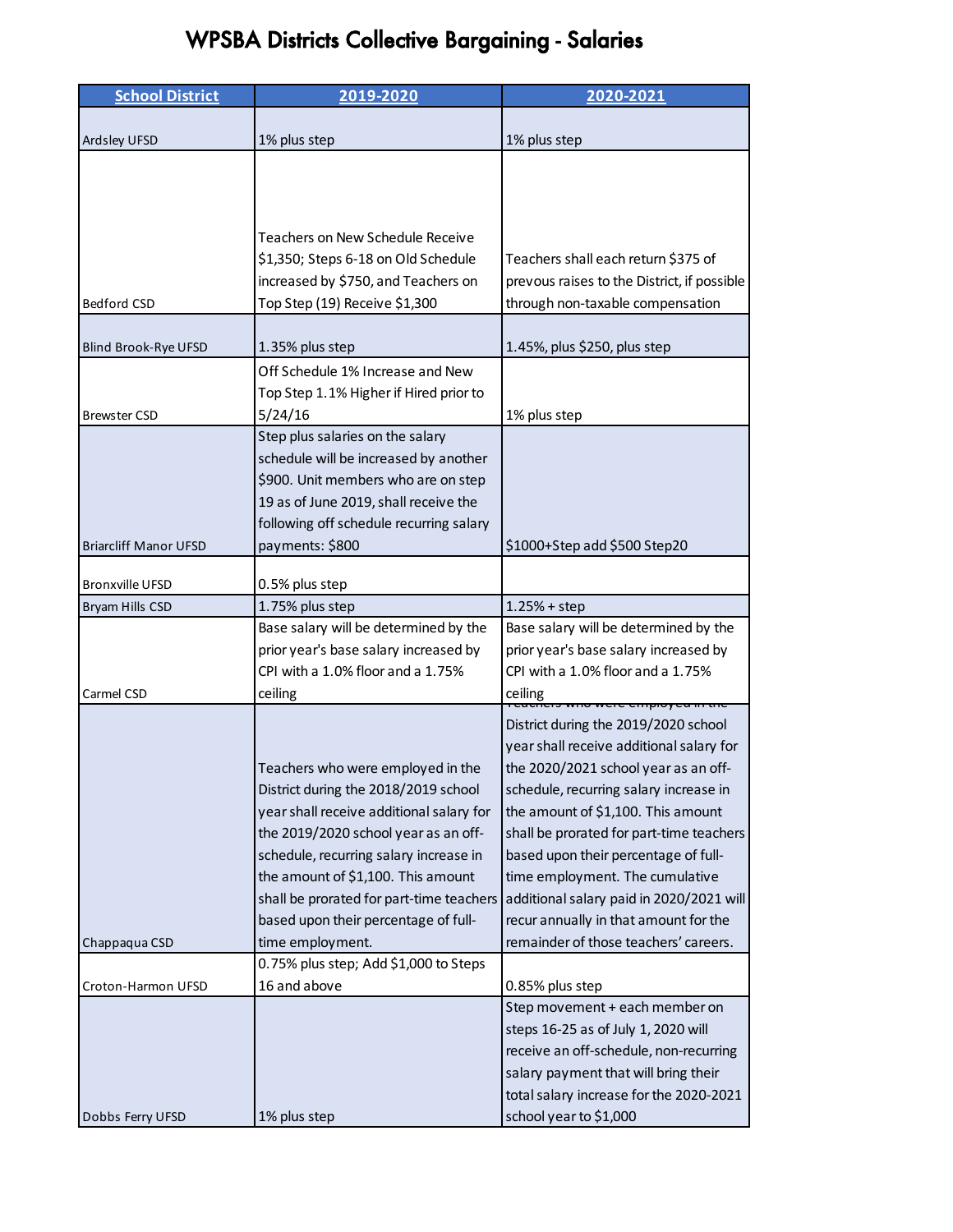| <b>School District</b>                             | 2019-2020                              | 2020-2021                                                                   |
|----------------------------------------------------|----------------------------------------|-----------------------------------------------------------------------------|
|                                                    |                                        |                                                                             |
| Eastchester UFSD                                   | 0.75% plus step                        | 0.75% plus step                                                             |
|                                                    | Teachers hired pre 7/1/17 \$1,500 plus | Teachers hired pre 7/1/17 \$1,500 plus                                      |
|                                                    | step; teachers hired 7/1/17 or after   | step; teachers hired 7/1/17 or after                                        |
| Edgemont UFSD                                      | 15/16 salaries, \$1,500 plus step      | 15/16 salaries, \$1,500 plus step                                           |
| Elmsford UFSD                                      | New Salary Schedule; 1% plus step      | 1% plus step                                                                |
|                                                    | 1% plus step; Teachers on Top Step     | 1% plus step; Teachers on Top Step                                          |
|                                                    | Receive Additional Off-Schedule        | Receive Additional Off-Schedule                                             |
| <b>Garrison UFSD</b>                               | Payment of \$1,000                     | Payment of \$1,000                                                          |
|                                                    |                                        |                                                                             |
| Greenburgh CSD                                     | 1.25% plus step                        | 1.25% plus step                                                             |
|                                                    |                                        | COLA if allowed by rate setting-non                                         |
| Greenburgh North Castle UFSI 1% plus step          |                                        | recurring $1(X)$                                                            |
|                                                    |                                        |                                                                             |
| Haldane CSD                                        | 1.5% plus step                         | 1.0% plus step                                                              |
|                                                    |                                        |                                                                             |
|                                                    |                                        | 1.25%-1.85% (steps 1-18) (actual                                            |
|                                                    |                                        | percentage based on CPI, which refers                                       |
|                                                    |                                        | to the CPI figure used to determine the                                     |
|                                                    | 1.85% increase(steps 1-17); 2.25%      | tax levy limit for school district budgets                                  |
| <b>Harrison CSD</b>                                | (step 18)                              | pursuant to Education Law 2023-a                                            |
|                                                    |                                        |                                                                             |
| Hastings-on-Hudson UFSD                            | 1.75% plus step                        | 2% plus step                                                                |
|                                                    |                                        |                                                                             |
| Hawthorne Cedar Knolls UFSD .5% increase plus step |                                        | .5% increase plus step                                                      |
|                                                    |                                        |                                                                             |
|                                                    |                                        |                                                                             |
|                                                    |                                        |                                                                             |
|                                                    |                                        |                                                                             |
| <b>Hendrick Hudson CSD</b>                         | Step only                              | Step only                                                                   |
|                                                    |                                        |                                                                             |
| Irvington UFSD                                     | 1% plus step                           | 0.75% plus step                                                             |
|                                                    |                                        |                                                                             |
| Katonah-Lewisboro UFSD                             | 1.75% plus step                        | Step only                                                                   |
|                                                    |                                        |                                                                             |
| Lakeland CSD                                       | 1.9% plus step                         | 1.9% plus step                                                              |
|                                                    |                                        | 1.25% plus step; New Top Step on Both 1.25% plus step; New Top Step on Both |
| Mahopac CSD                                        | Schedules \$500 Higher                 | Schedule \$750 Higher                                                       |
|                                                    | 0.25% plus step; non-recurring \$1,000 | 0.25% plus step; non-recurring \$1,000                                      |
| Mamaroneck UFSD                                    | payment                                | payment                                                                     |
|                                                    | 2% (career increments for staff beyond | 2% (career increments for staff beyond                                      |
|                                                    | the salary scale: 1-8 years beyond =   | the salary scale: 1-8 years beyond =                                        |
|                                                    | Base + 2.5% / 9+ years beyond = Base   | Base + 2.5% / 9+ years beyond = Base                                        |
| Mount Pleasant Blythedale UF + 2.25%)              |                                        | $+2.25%$                                                                    |
|                                                    |                                        |                                                                             |
| Mount Pleasant CSD                                 | New Salary Schedule                    | 2% plus step                                                                |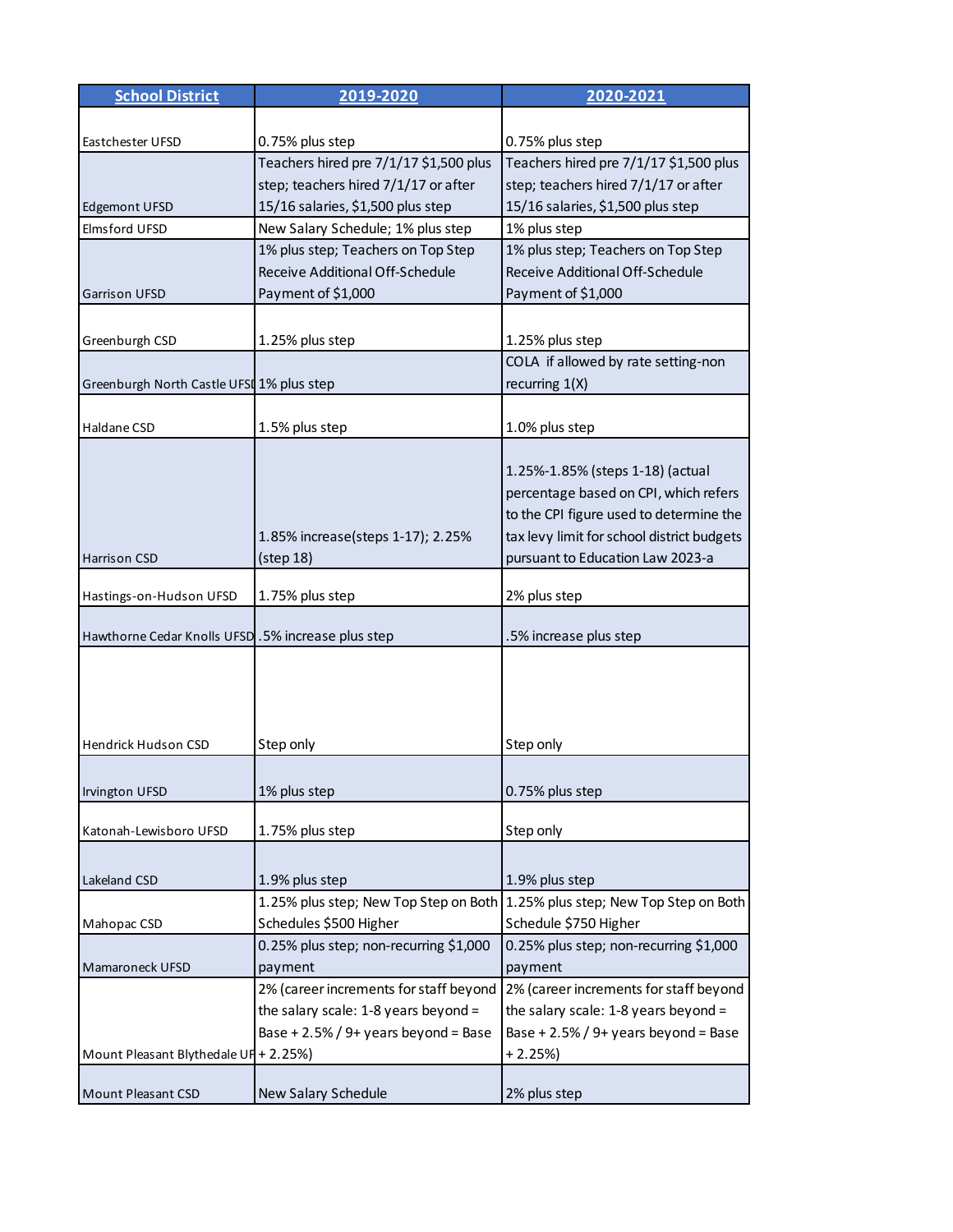| <b>School District</b>                    | 2019-2020                              | 2020-2021                                                                         |
|-------------------------------------------|----------------------------------------|-----------------------------------------------------------------------------------|
|                                           | 0.50% of base salary                   |                                                                                   |
|                                           | shall be payable as a one-time         |                                                                                   |
| Mount Vernon CSD                          | payment not added to base salary       | .5% plus step                                                                     |
|                                           |                                        |                                                                                   |
| New Rochelle CSD                          | 1.35% plus step                        | 1.5% plus step                                                                    |
|                                           |                                        |                                                                                   |
| North Salem CSD                           | 1.25% plus step                        | 2.0% plus step                                                                    |
|                                           |                                        |                                                                                   |
| <b>Ossining UFSD</b>                      | 0.75% plus step                        | 0.75% plus step                                                                   |
|                                           |                                        |                                                                                   |
| Peekskill CSD                             | 2% plus step                           | 1.5% plus step                                                                    |
|                                           |                                        |                                                                                   |
| Pelham UFSD                               | 1% plus step                           | <b>Step only</b>                                                                  |
|                                           | 1% plus step (for those on top step, a | 1% plus step (for those on top step, a                                            |
|                                           |                                        | new step 18 that is \$1,800 greater than new step 19 that is \$1,800 greater than |
| Pleasantville UFSD                        | the value of step 17 on 6/30/19)       | the value of step 18 on 6/30/20)                                                  |
|                                           |                                        |                                                                                   |
| <b>Pocantico Hills CSD</b>                | 1.5% plus step                         | 1.25% plus step                                                                   |
| Port Chester-Rye UFSD                     | New Salary Schedule; Step Only         | Step Only                                                                         |
| Putnam Valley CSD                         | 1.9% plus step                         | 1.4% plus step                                                                    |
| Putnam/Northern                           |                                        |                                                                                   |
| Westchester BOCES                         |                                        | Step, plus \$750 non-recurring payment Step, plus \$750 non-recurring payment     |
|                                           | Step movement plus \$800 added to      | Step movement plus \$800 added to                                                 |
| Rye CSD                                   | each step                              | each step                                                                         |
|                                           |                                        |                                                                                   |
|                                           |                                        |                                                                                   |
|                                           |                                        |                                                                                   |
|                                           | 0.85% plus step; New top step 1.5%     |                                                                                   |
| Rye Neck UFSD                             | higher                                 | 1% plus step                                                                      |
|                                           |                                        | \$750 plus step, plus additional non-                                             |
| Scarsdale UFSD                            | 1.2% plus step                         | recurring \$750                                                                   |
|                                           | 0.2% plus step; New top step 1.9%      |                                                                                   |
| Somers CSD                                | higher                                 | Step only                                                                         |
|                                           |                                        |                                                                                   |
|                                           |                                        |                                                                                   |
| Southern Westchester BOCES 1.5% plus step |                                        | 1.5% plus step                                                                    |
| Tarrytown UFSD                            | 1% plus step                           | 1.25% plus step                                                                   |
|                                           |                                        |                                                                                   |
| Tuckahoe UFSD                             | 1% plus step                           | 1.50%                                                                             |
|                                           |                                        |                                                                                   |
| Valhalla UFSD                             | 1.35% plus step                        | 1.35% plus step                                                                   |
|                                           | 1.5% plus step; Top Step increased by  | 1.5% plus step; Top Step increased by                                             |
| White Plains CSD                          | additional \$285                       | additional \$285                                                                  |
|                                           |                                        |                                                                                   |
| Yonkers Public Schools                    | 2.5% plus step                         | 3.5% plus step                                                                    |
| Yorktown CSD                              | 1% plus step                           | 1% plus step                                                                      |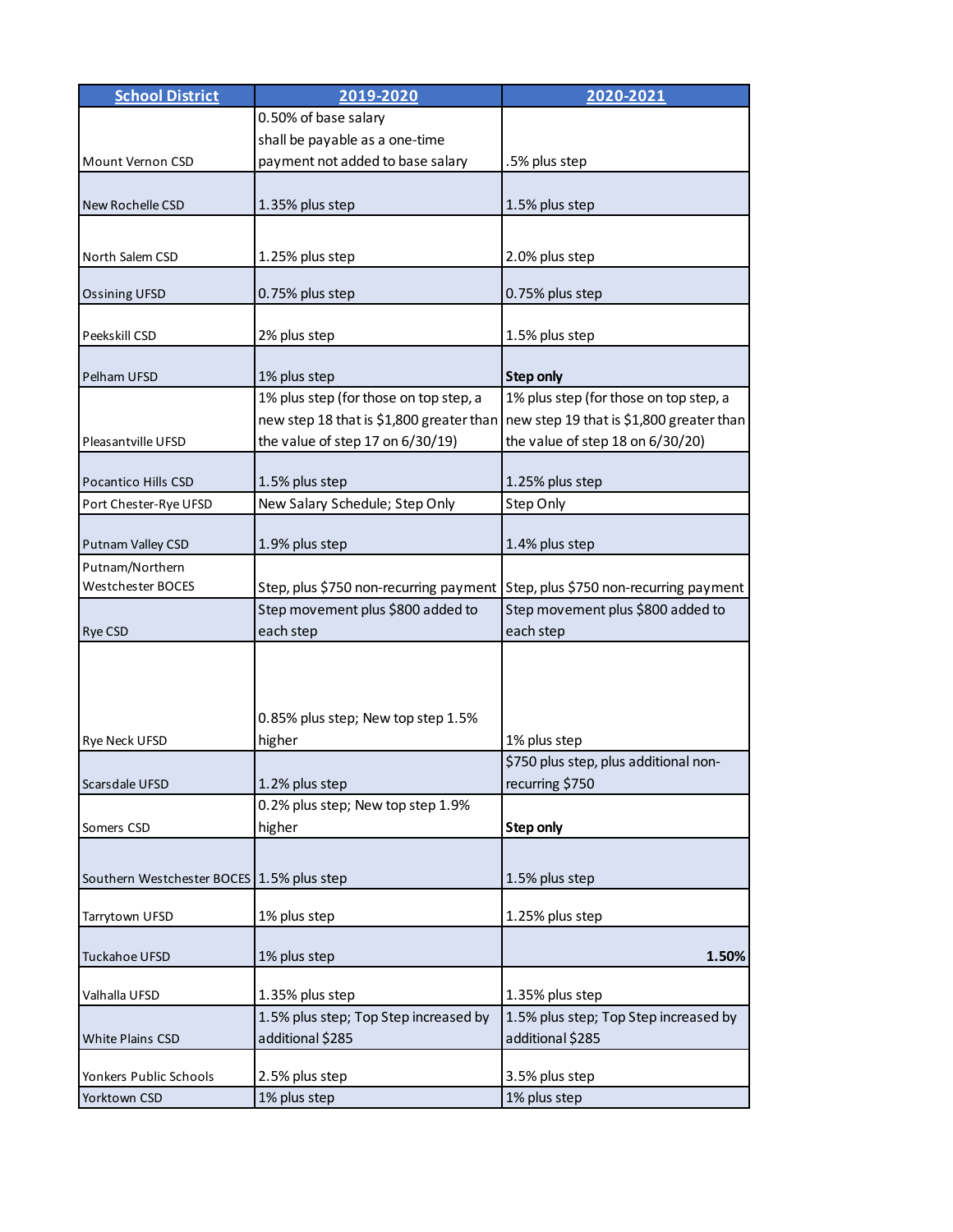| Ardsley UFSD<br>$$900 + Step$<br><del>TOP Step IS Sham receive a 1.778</del><br>Step 18 and Top Step 19 shall be<br>increase; Steps 10-18 shall be<br>increased by a sum of \$2,250; Steps 10-increased by the sum of \$750<br>17 shall be increased by a sum of \$500<br>For teachers who commenced<br>For teachers who commenced work for work for the District after June<br>the District after June 30, 2013: 1.75%<br>30, 2013: 1.75% increase +an<br>increase $+ $1,950$<br>additional increase of 1.7%<br>Bedford CSD<br>Blind Brook-Rye UFSD<br>1.5% plus step<br>1.5% plus step<br>1.5% plus step<br><b>Brewster CSD</b><br>\$1,200 added to all<br>1.4% plus step; New top step 21 at<br>\$1,000 added to all steps and<br>steps and \$1,300 added<br>\$750 higher than step 20<br>\$1,500 added to step 21<br>to step 21<br><b>Briarcliff Manor UFSD</b><br>1.5% plus step<br>1.5% plus step<br>1.0% plus step<br><b>Bronxville UFSD</b><br>Bryam Hills CSD<br>1.25% +step<br>1% plus step<br>Carmel CSD | <b>School District</b> | 2021-2022 | 2022-2023 | 2023-2024 |
|---------------------------------------------------------------------------------------------------------------------------------------------------------------------------------------------------------------------------------------------------------------------------------------------------------------------------------------------------------------------------------------------------------------------------------------------------------------------------------------------------------------------------------------------------------------------------------------------------------------------------------------------------------------------------------------------------------------------------------------------------------------------------------------------------------------------------------------------------------------------------------------------------------------------------------------------------------------------------------------------------------------------|------------------------|-----------|-----------|-----------|
|                                                                                                                                                                                                                                                                                                                                                                                                                                                                                                                                                                                                                                                                                                                                                                                                                                                                                                                                                                                                                     |                        |           |           |           |
|                                                                                                                                                                                                                                                                                                                                                                                                                                                                                                                                                                                                                                                                                                                                                                                                                                                                                                                                                                                                                     |                        |           |           |           |
|                                                                                                                                                                                                                                                                                                                                                                                                                                                                                                                                                                                                                                                                                                                                                                                                                                                                                                                                                                                                                     |                        |           |           |           |
|                                                                                                                                                                                                                                                                                                                                                                                                                                                                                                                                                                                                                                                                                                                                                                                                                                                                                                                                                                                                                     |                        |           |           |           |
|                                                                                                                                                                                                                                                                                                                                                                                                                                                                                                                                                                                                                                                                                                                                                                                                                                                                                                                                                                                                                     |                        |           |           |           |
|                                                                                                                                                                                                                                                                                                                                                                                                                                                                                                                                                                                                                                                                                                                                                                                                                                                                                                                                                                                                                     |                        |           |           |           |
|                                                                                                                                                                                                                                                                                                                                                                                                                                                                                                                                                                                                                                                                                                                                                                                                                                                                                                                                                                                                                     |                        |           |           |           |
|                                                                                                                                                                                                                                                                                                                                                                                                                                                                                                                                                                                                                                                                                                                                                                                                                                                                                                                                                                                                                     |                        |           |           |           |
|                                                                                                                                                                                                                                                                                                                                                                                                                                                                                                                                                                                                                                                                                                                                                                                                                                                                                                                                                                                                                     |                        |           |           |           |
|                                                                                                                                                                                                                                                                                                                                                                                                                                                                                                                                                                                                                                                                                                                                                                                                                                                                                                                                                                                                                     |                        |           |           |           |
|                                                                                                                                                                                                                                                                                                                                                                                                                                                                                                                                                                                                                                                                                                                                                                                                                                                                                                                                                                                                                     |                        |           |           |           |
|                                                                                                                                                                                                                                                                                                                                                                                                                                                                                                                                                                                                                                                                                                                                                                                                                                                                                                                                                                                                                     |                        |           |           |           |
|                                                                                                                                                                                                                                                                                                                                                                                                                                                                                                                                                                                                                                                                                                                                                                                                                                                                                                                                                                                                                     |                        |           |           |           |
|                                                                                                                                                                                                                                                                                                                                                                                                                                                                                                                                                                                                                                                                                                                                                                                                                                                                                                                                                                                                                     |                        |           |           |           |
|                                                                                                                                                                                                                                                                                                                                                                                                                                                                                                                                                                                                                                                                                                                                                                                                                                                                                                                                                                                                                     |                        |           |           |           |
|                                                                                                                                                                                                                                                                                                                                                                                                                                                                                                                                                                                                                                                                                                                                                                                                                                                                                                                                                                                                                     |                        |           |           |           |
|                                                                                                                                                                                                                                                                                                                                                                                                                                                                                                                                                                                                                                                                                                                                                                                                                                                                                                                                                                                                                     |                        |           |           |           |
|                                                                                                                                                                                                                                                                                                                                                                                                                                                                                                                                                                                                                                                                                                                                                                                                                                                                                                                                                                                                                     |                        |           |           |           |
|                                                                                                                                                                                                                                                                                                                                                                                                                                                                                                                                                                                                                                                                                                                                                                                                                                                                                                                                                                                                                     |                        |           |           |           |
|                                                                                                                                                                                                                                                                                                                                                                                                                                                                                                                                                                                                                                                                                                                                                                                                                                                                                                                                                                                                                     |                        |           |           |           |
|                                                                                                                                                                                                                                                                                                                                                                                                                                                                                                                                                                                                                                                                                                                                                                                                                                                                                                                                                                                                                     |                        |           |           |           |
|                                                                                                                                                                                                                                                                                                                                                                                                                                                                                                                                                                                                                                                                                                                                                                                                                                                                                                                                                                                                                     |                        |           |           |           |
|                                                                                                                                                                                                                                                                                                                                                                                                                                                                                                                                                                                                                                                                                                                                                                                                                                                                                                                                                                                                                     |                        |           |           |           |
|                                                                                                                                                                                                                                                                                                                                                                                                                                                                                                                                                                                                                                                                                                                                                                                                                                                                                                                                                                                                                     |                        |           |           |           |
|                                                                                                                                                                                                                                                                                                                                                                                                                                                                                                                                                                                                                                                                                                                                                                                                                                                                                                                                                                                                                     |                        |           |           |           |
|                                                                                                                                                                                                                                                                                                                                                                                                                                                                                                                                                                                                                                                                                                                                                                                                                                                                                                                                                                                                                     |                        |           |           |           |
|                                                                                                                                                                                                                                                                                                                                                                                                                                                                                                                                                                                                                                                                                                                                                                                                                                                                                                                                                                                                                     |                        |           |           |           |
|                                                                                                                                                                                                                                                                                                                                                                                                                                                                                                                                                                                                                                                                                                                                                                                                                                                                                                                                                                                                                     |                        |           |           |           |
|                                                                                                                                                                                                                                                                                                                                                                                                                                                                                                                                                                                                                                                                                                                                                                                                                                                                                                                                                                                                                     |                        |           |           |           |
|                                                                                                                                                                                                                                                                                                                                                                                                                                                                                                                                                                                                                                                                                                                                                                                                                                                                                                                                                                                                                     |                        |           |           |           |
|                                                                                                                                                                                                                                                                                                                                                                                                                                                                                                                                                                                                                                                                                                                                                                                                                                                                                                                                                                                                                     |                        |           |           |           |
|                                                                                                                                                                                                                                                                                                                                                                                                                                                                                                                                                                                                                                                                                                                                                                                                                                                                                                                                                                                                                     |                        |           |           |           |
|                                                                                                                                                                                                                                                                                                                                                                                                                                                                                                                                                                                                                                                                                                                                                                                                                                                                                                                                                                                                                     |                        |           |           |           |
|                                                                                                                                                                                                                                                                                                                                                                                                                                                                                                                                                                                                                                                                                                                                                                                                                                                                                                                                                                                                                     |                        |           |           |           |
| Add \$1,000 to each step<br>Chappaqua CSD                                                                                                                                                                                                                                                                                                                                                                                                                                                                                                                                                                                                                                                                                                                                                                                                                                                                                                                                                                           |                        |           |           |           |
|                                                                                                                                                                                                                                                                                                                                                                                                                                                                                                                                                                                                                                                                                                                                                                                                                                                                                                                                                                                                                     |                        |           |           |           |
| Croton-Harmon UFSD                                                                                                                                                                                                                                                                                                                                                                                                                                                                                                                                                                                                                                                                                                                                                                                                                                                                                                                                                                                                  |                        |           |           |           |
|                                                                                                                                                                                                                                                                                                                                                                                                                                                                                                                                                                                                                                                                                                                                                                                                                                                                                                                                                                                                                     |                        |           |           |           |
|                                                                                                                                                                                                                                                                                                                                                                                                                                                                                                                                                                                                                                                                                                                                                                                                                                                                                                                                                                                                                     |                        |           |           |           |
| Step movemement<br>Step movemement +Steps 1-15<br>Step movemement +Steps 1-15<br>+Steps 1-15 increased                                                                                                                                                                                                                                                                                                                                                                                                                                                                                                                                                                                                                                                                                                                                                                                                                                                                                                              |                        |           |           |           |
| increased by 0.5% and steps 16-26<br>increased by 0.25% and steps 16-<br>by 0.25% and steps 16-                                                                                                                                                                                                                                                                                                                                                                                                                                                                                                                                                                                                                                                                                                                                                                                                                                                                                                                     |                        |           |           |           |
| increased by 2.0%<br>26 increased by 1.75%<br>26 increased by 1.5%<br>Dobbs Ferry UFSD                                                                                                                                                                                                                                                                                                                                                                                                                                                                                                                                                                                                                                                                                                                                                                                                                                                                                                                              |                        |           |           |           |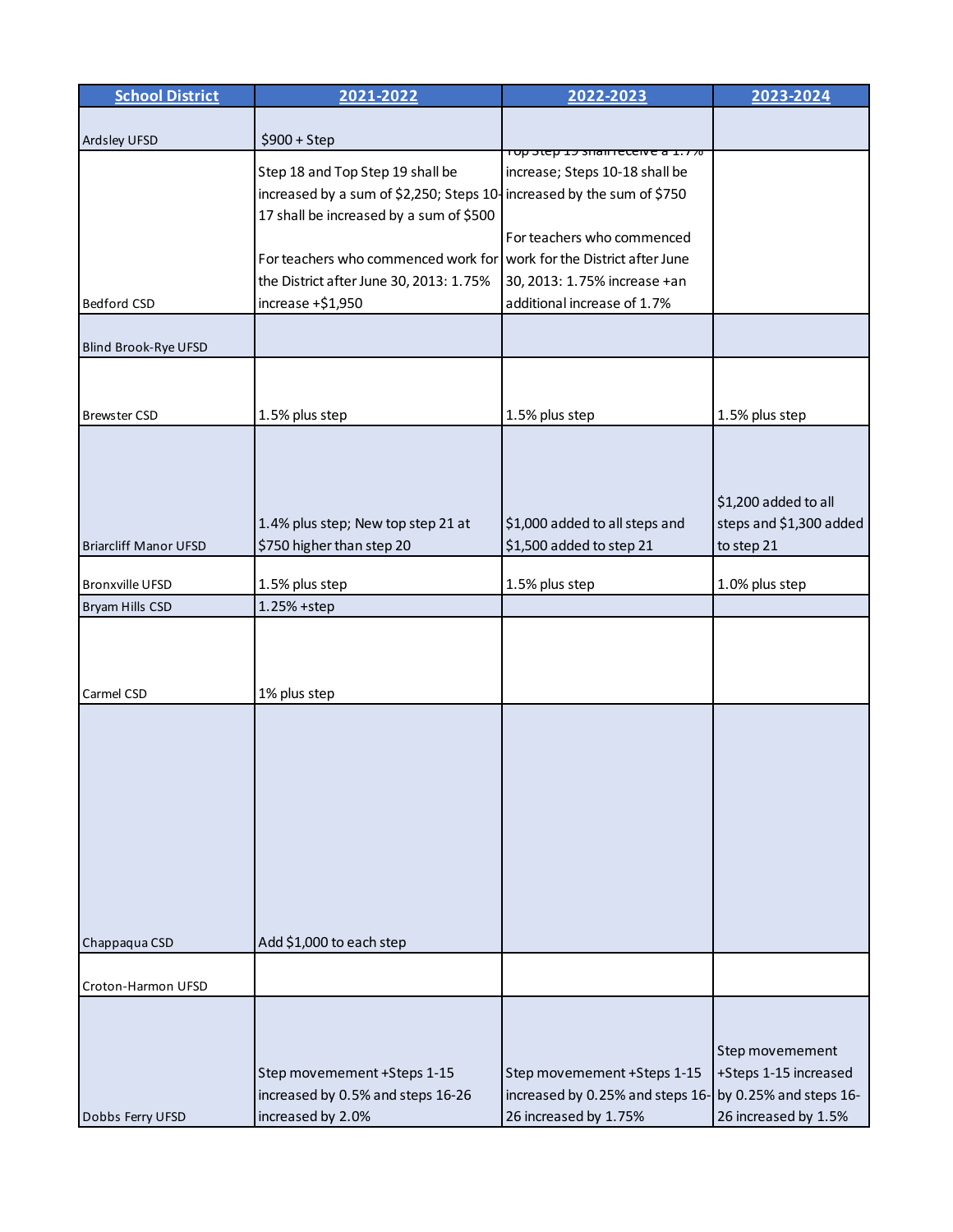| <b>School District</b>              | 2021-2022                                  | 2022-2023                        | 2023-2024               |
|-------------------------------------|--------------------------------------------|----------------------------------|-------------------------|
|                                     |                                            |                                  |                         |
| Eastchester UFSD                    |                                            |                                  |                         |
|                                     |                                            |                                  |                         |
|                                     |                                            |                                  |                         |
| <b>Edgemont UFSD</b>                |                                            |                                  |                         |
| <b>Elmsford UFSD</b>                | 1.3% plus step                             | 1.3% plus step                   |                         |
|                                     |                                            |                                  |                         |
| <b>Garrison UFSD</b>                |                                            |                                  |                         |
|                                     |                                            |                                  |                         |
| Greenburgh CSD                      | 1%                                         | 1%                               | 1.50%                   |
|                                     |                                            |                                  |                         |
| Greenburgh North Castle UFSI        |                                            |                                  |                         |
|                                     |                                            |                                  |                         |
| Haldane CSD                         | $1.5% + Step$                              | $1.5% + Step$                    | send                    |
|                                     |                                            | 1.25%-1.85% (steps 1-18) (actual |                         |
|                                     | 1.25%-1.85% (steps 1-18) (actual           | percentage based on CPI, which   |                         |
|                                     | percentage based on CPI, which refers      | refers to the CPI figure used to |                         |
|                                     | to the CPI figure used to determine the    | determine the tax levy limit for |                         |
|                                     | tax levy limit for school district budgets | school district budgets pursuant |                         |
| Harrison CSD                        | pursuant to Education Law 2023-a           | to Education Law 2023-a          |                         |
|                                     |                                            |                                  |                         |
| Hastings-on-Hudson UFSD             | 1.25%+step                                 |                                  |                         |
| <b>Hawthorne Cedar Knolls UFSD</b>  |                                            |                                  |                         |
|                                     |                                            |                                  | Percent increase shall  |
|                                     |                                            |                                  | be based on CPI, with a |
|                                     | 1% plus step; additional 0.25% on Step     | 1% plus step; off schedule\$500  | minimum of 1% and a     |
|                                     | 18; off schedule\$500 recurring            | recurring payment; eliminate     | maximum of 1.5%;        |
| Hendrick Hudson CSD                 | payment                                    | Step 1                           | eliminate Step 2        |
|                                     |                                            |                                  |                         |
| Irvington UFSD                      | 0.75% plus step                            |                                  |                         |
|                                     |                                            |                                  |                         |
| Katonah-Lewisboro UFSD              | 0.5% plus step                             | 1.25% plus step                  | 1.75% plus step         |
|                                     |                                            |                                  |                         |
| Lakeland CSD                        | 1.9%+Step                                  |                                  |                         |
|                                     | 1.25% plus step                            | 1.25% plus step                  |                         |
| Mahopac CSD                         |                                            |                                  |                         |
|                                     | 0.25% plus step; non-recurring \$1,000     | 0.25% plus step; non-recurring   |                         |
| Mamaroneck UFSD                     | payment                                    | \$1,000 payment                  |                         |
|                                     | 1% (career increments for staff beyond     |                                  |                         |
|                                     | the salary scale: 1-8 years beyond=        |                                  |                         |
|                                     | Base +2.5%/ 9+ years beyond = Base         |                                  |                         |
| Mount Pleasant Blythedale UF +2.25% |                                            |                                  |                         |
| Mount Pleasant CSD                  | 1.9% plus step                             |                                  |                         |